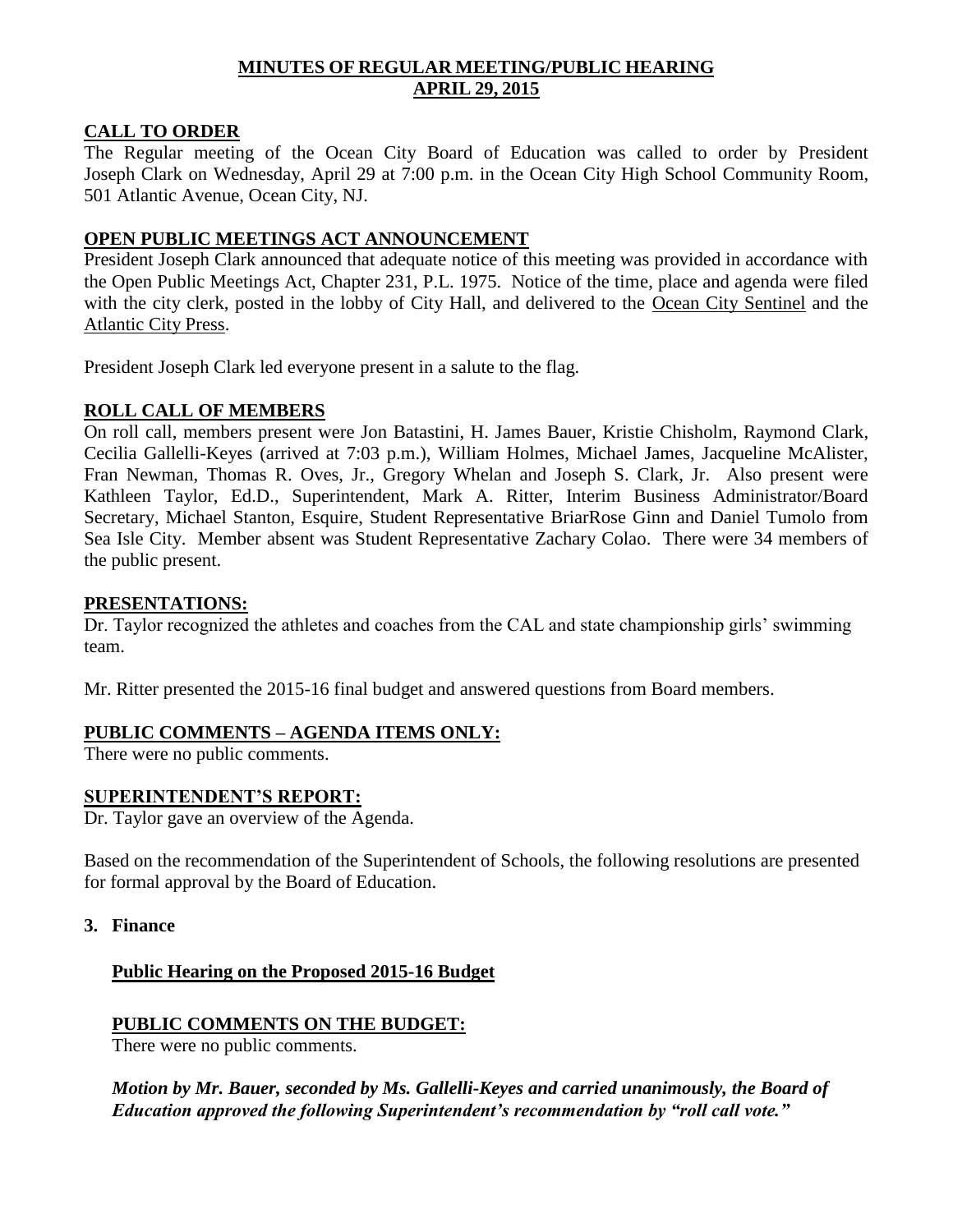## A. Final Budget 2015-16 School Year

The Board adopts the final budget of the Ocean City Board of Education for the school year 2015-16.

BE IT RESOLVED: That the Ocean City Board of Education hereby adopts the final budget for the school year 2015-16 as follows:

|                                              | <b>Budget</b>   | Local Tax Levy  |
|----------------------------------------------|-----------------|-----------------|
| A. General Fund Budget Amount                | \$41,025,294.00 | \$21,965,332.00 |
| <b>B. Special Revenue Fund Budget Amount</b> | \$678,056.00    | \$0.00          |
| C. Debt Service Fund Budget Amount           | \$2,925,108.00  | \$2,591,509.00  |
| <b>Total Base Budget</b>                     | \$44,628,458.00 | \$24,556,841.00 |

BE IT FURTHER RESOLVED: That the Ocean City Board of Education Policy for Travel and Expenses and N.J.A.C. 6A:23A-7.3 provides that the Board of Education shall establish in the annual school budget a maximum expenditure amount that may be allotted for such travel and expense reimbursement for the 2015-16 school year,

BE IT FURTHER RESOLVED: That the Ocean City Board of Education hereby establishes the school district travel maximum for the 2015-16 school year at the sum of \$35,000.

BE IT FURTHER RESOLVED: That \$400,000.00 be withdrawn from the Capital Reserve Account to be utilized in the Primary School Renovations Project.

**4. Personnel** (All motions are upon Superintendent's recommendation:)

# *Motion by Mr. Raymond Clark, seconded by Ms. Gallelli-Keyes and carried unanimously, the Board of Education approved the following Superintendent's recommendation by "roll call vote."*

Q. Certificated Staff New Employment – School Business Administrator/Board Secretary (Attachment #4.Q) With the Executive County Superintendent's approval, the Board approves the contract and employment of Timothy E. Kelley, School Business Administrator/Board Secretary, effective July 1, 2015 through June 30, 2016, at a salary of \$135,000, with additional shared services stipends of \$3,500 for Corbin City School District and \$10,000 for Sea Isle City School District.

# *Motion by Mr. Bauer, seconded by Ms. Gallelli-Keyes and carried unanimously, the Board of Education approved the following Superintendent's recommendations by "roll call vote."*

## **1. Buildings and Grounds**

A. Use of Facilities

|               | The Board approves the following requests for the use of the High School: |
|---------------|---------------------------------------------------------------------------|
| Requested By: | Ocean City PTA                                                            |
| Use:          | Fundraiser                                                                |
| Date/Times:   | May 1, 2015 (Fri), 2:30PM-3:00PM                                          |
| Room:         | Main Lobby                                                                |
| Fee:          | No charge                                                                 |
|               |                                                                           |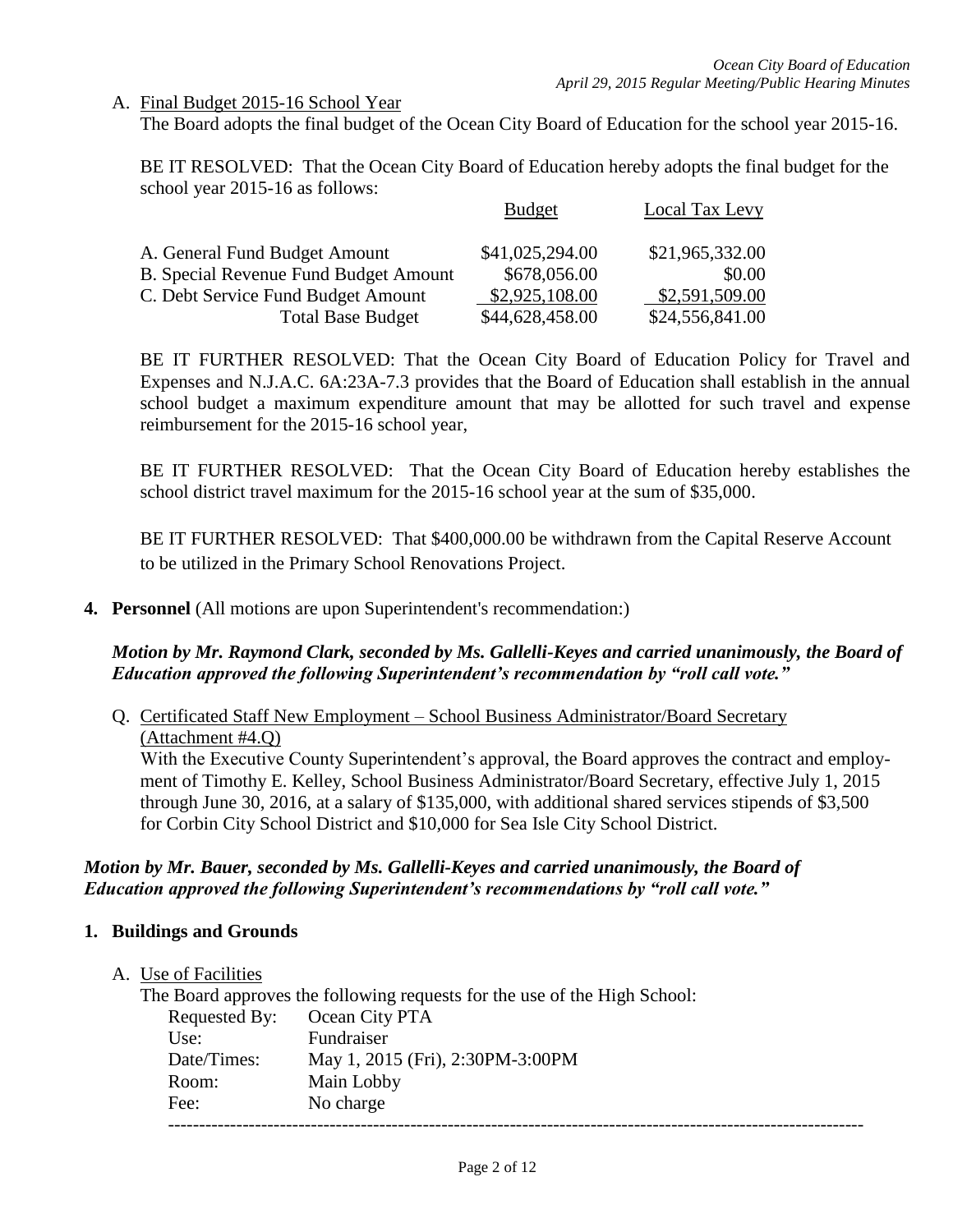| Requested By: | Exchange Club of Ocean City                                        |
|---------------|--------------------------------------------------------------------|
| Use:          | Practice for Miss Ocean City Pageant                               |
| Date/Times:   | August 3-6, 2015 (Mon-Thurs), 5:00PM-9:00PM                        |
|               | August 8, 2015 (Sat), 11:00AM-4:00PM                               |
| Rooms:        | Cafeteria and Classrooms G013, G105, B111 for August 3-6, 2015 and |
|               | Community Room for August 8, 2015                                  |
| Fee:          | No charge                                                          |

## Informational Items

| Fire Drills                                   |                |
|-----------------------------------------------|----------------|
| Ocean City High School                        | March 30, 2015 |
| Ocean City Intermediate School March 17, 2015 |                |
| Ocean City Primary School                     | March 23, 2015 |

| <b>Security Drills</b>                        |                |
|-----------------------------------------------|----------------|
| Ocean City High School                        | March 25, 2015 |
| Ocean City Intermediate School March 31, 2015 |                |
| Ocean City Primary School                     | March 24, 2015 |

 Buildings and Grounds Committee Report – Mr. Oves, Chairperson Mr. Oves gave a report of the Committee meeting.

## **2. Curriculum and Instruction**

- A. High School Field Trip Request The Board approves the attached High School Field Trip list.
- E. Harassment, Intimidation and Bullying (HIB) Case Findings The Board adopts and approves Harassment, Intimidation and Bullying (HIB) Case Findings as reported in the attached.

Informational Items Out-of-School Suspension Reports for March 2015.

 Curriculum and Student Affairs Committee Report – Mrs. McAlister, Chairperson Mrs. McAlister gave a report of the committee meeting.

# **3. Finance**

- B. Bill List (Attachment #3.B) The Board approves payment of bills for April 2015 in the amount of \$7,594,584.70.
- C. Secretary and Treasurer Reports (Attachment #3.C) The Board approves the Board Secretary's Monthly Financial Report and the Treasurer of School Funds' Report for February 2015 and March 2015.
- D. Line Item Transfers (Attachment #3.D) The Board approves the revenue and appropriation transfers for February 2015 and March 2015.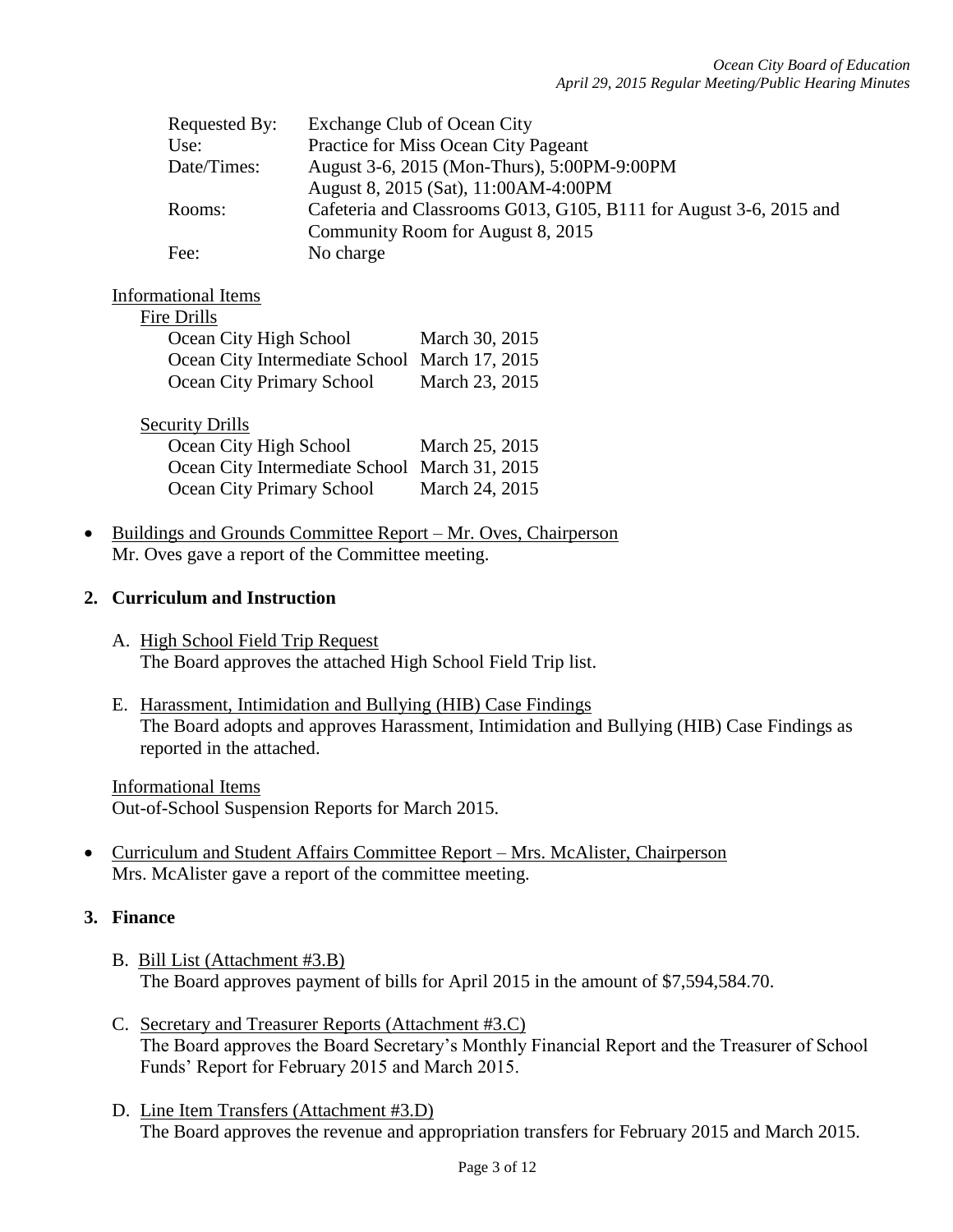*April 29, 2015 Regular Meeting/Public Hearing Minutes*

The Board also acknowledges receipt of the State of NJ mandated transfer reconciliation form for February 2015 and March 2015.

- E. Travel & Expense Reimbursement (Attachment #3.E) The Board approves the April 2015 list of Board of Education Members and School District Staff travel and related expense reimbursements.
- F. Food Service Report (Attachment #3.F) The Board accepts the Food Service Monthly Finance Report for February 2015 and March 2015.
- G. Donation

The Board accepts a donation of \$545 from Tammy Bonino, winner of the Golden Spoon Award from Chili for Charity, for the High School Best Buddies Chapter.

H. Donation (Attachment #3.H)

The Board accepts donations in the total amount of \$13,968.30 from the Ocean City Education Foundation for the awarding of mini-grants as per the attached list.

I. Donation

The Board accepts a donation of \$413.00 from Biggest Loser Contest to go to the Drug Awareness Committee.

J. Additional funding from UT and OC MAC 2014-15

The Board accepts additional funding for the Ocean City High School for the 2014-15 school year from the Upper Township and Ocean City Municipal Alliance Committee (UT & OC MAC) as follows:

Intramural Program \$200.00 Student Coalition Against Tobacco \$200.00

K. Fixed Asset Appraisal Services

The Board approves American Appraisal to provide fixed asset update appraisal services for the 2014-15 school year for the fee of \$7,500.

- L. Change Order #1 High School Mechanical Upgrades (Attachment #3.L) The Board approves Change Order #1 to Thermal Piping of a credit of \$14,354.09 which incorporates additions against the project contingency allowance.
- **4. Personnel** (All motions are upon Superintendent's recommendation:)
	- A. Substitutes (Attachment #4.A) The Board approves the attached criminal history approved/HIB trained substitutes for the 2014-15 school year.
	- B. High School Co-Curricular Sponsor and Stipend The Board approves Scott Breiner to provide piano services for the High School spring concert at a stipend not to exceed \$350, paid from ticket sales.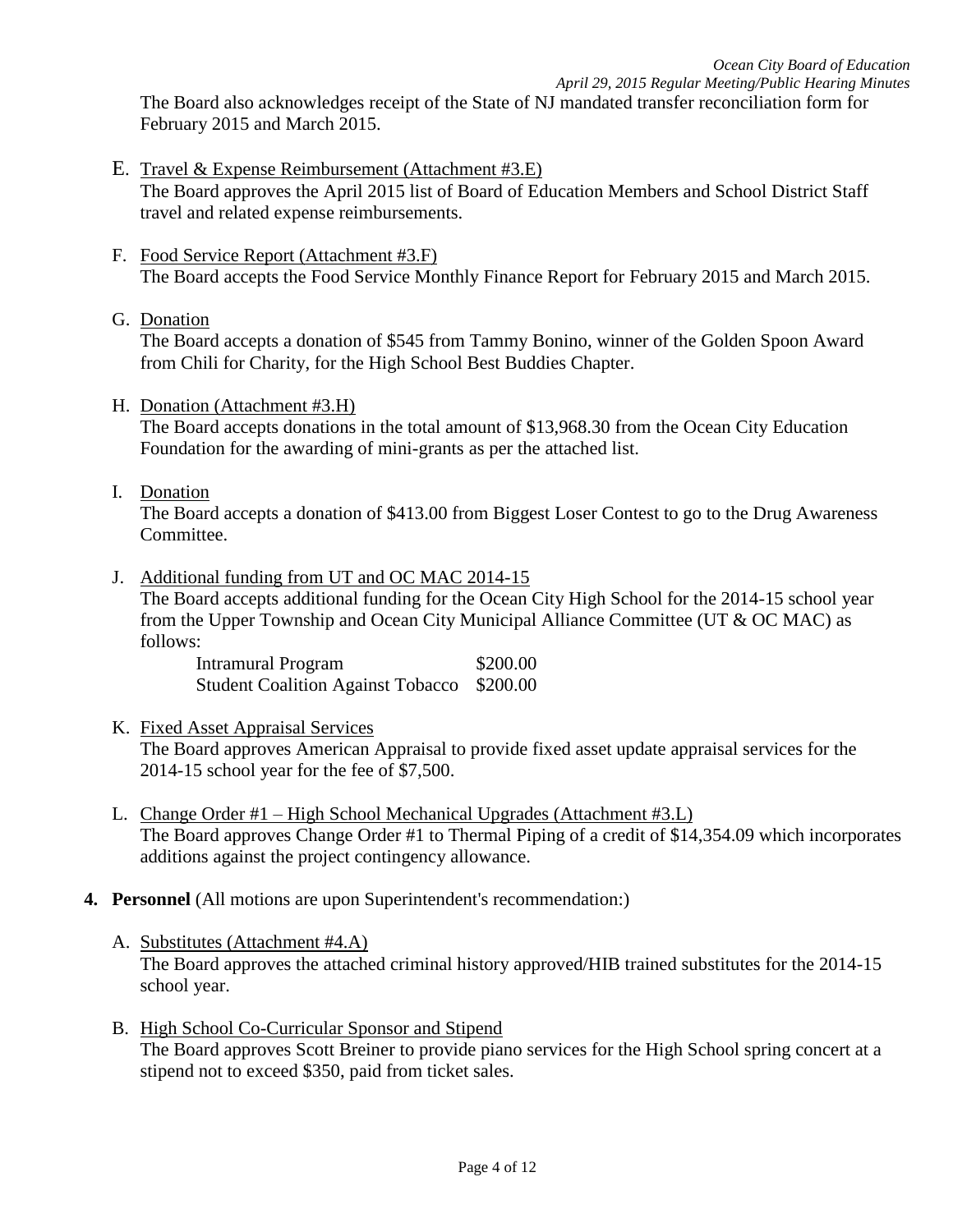C. High School Aide and Stipend

The Board approves Bruce Twiggs, Special Education Aide, to accompany a student to a sporting activity 2-3 days per week, at a stipend of \$15 per hour, not to exceed 9 hours per week.

- D. High School Summer Employment and Stipends (Attachment #4.D) The Board approves the attached High School summer employment and stipends for curriculum writing/professional development/departmental work.
- E. High School Extended School Year Teachers, Aides, and Stipends (Attachment #4.E) The Board approves the attached High School extended school year teachers, aides, and stipends, for summer 2015.
- F. High School Coaches and Stipends (Attachment #4.F) The Board approves the attached High School fall and winter coaches and stipends for the 2015-16 school year.
- G. Leave of Absence District Supportive Staff (Attachment #4.G) The Board approves employee #2345, a paid administrative leave, effective  $\frac{1}{2}$  day March 26, 2015 through May 1, 2015.
- H. Revised Leaves of Absence District Supportive Staff (Attachment #4.H) The Board approves the employee #1898, a revised unpaid leave of absence, extended through June 30, 2015.
- I. Revised Leaves of Absence High School Certificated Staff (Attachment #4.I) The Board approves the following revised leaves of absence: Employee #1369, a revised paid leave of absence, extended through ½ day May 1, 2015.

Employee #2505, a revised paid leave of absence, effective April 21, 2015 through June 16, 2015.

- J. Revised Leaves of Absence High School Supportive Staff (Attachment #4.J) The Board approves employee #3394 a revised paid leave of absence, effective  $\frac{1}{2}$  day April 20, 2015 through June 2, 2015, a revised unpaid FMLA leave of absence, effective June 3, 2015 through June 21, 2015, and a revised unpaid FMLA/NJFLA leave of absence effective June 22, 2015 through June 30, 2015.
- K. Short-Term Leave Replacement District Supportive Staff The Board approves Mary Baldini, District short-term leave replacement Special Education Aide, effective May 4, 2015 through June 30, 2015, at \$14.84 per hour, 7 hours per day.
- L. Short-Term Leave Replacement High School Certificated Staff The Board approves Marcia Vogel, High School short-term leave replacement Teacher of Mathematics, effective April 30, 2015 through June 16, 2015, at a stipend of \$160 per diem.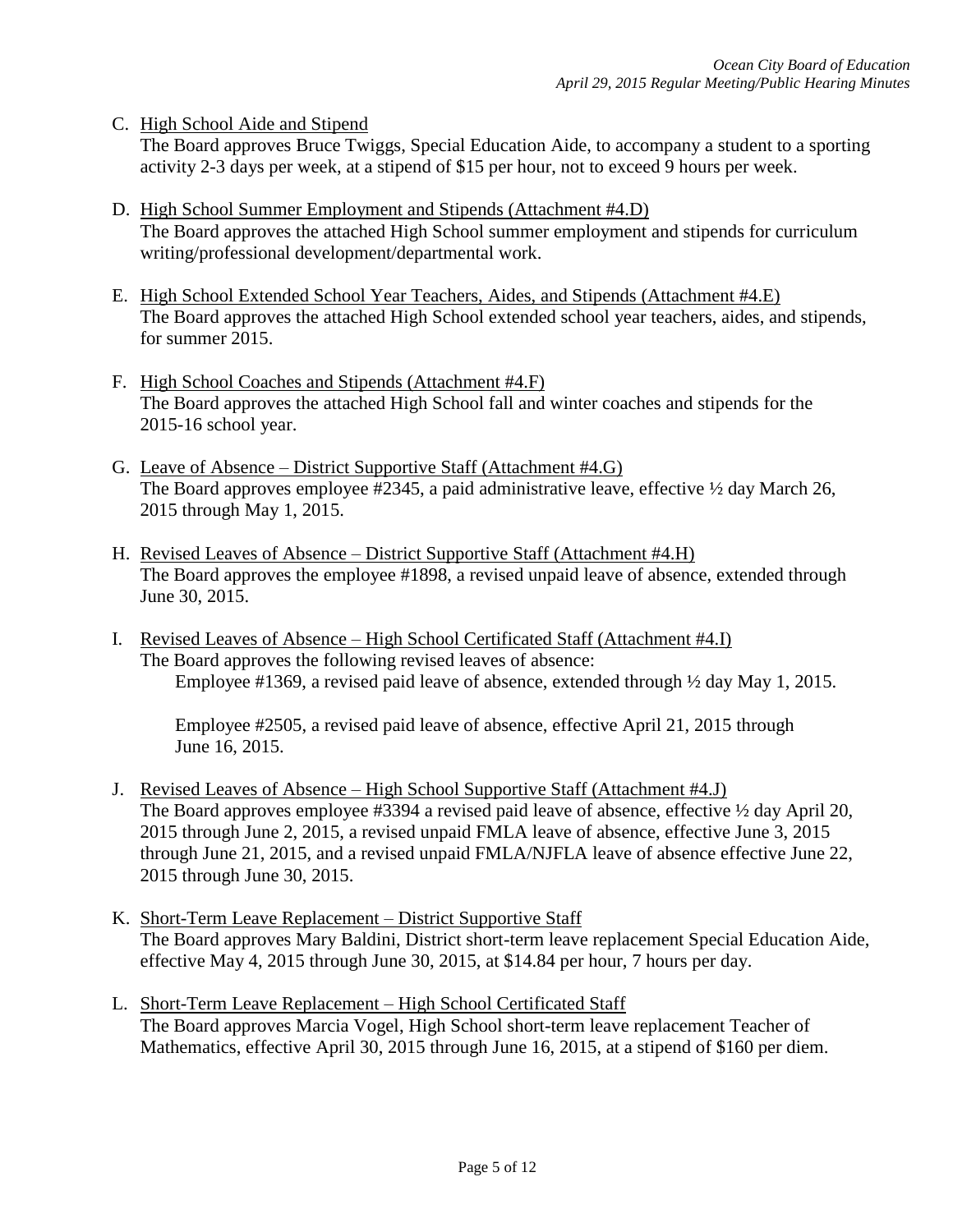- M. Short-Term Leave Replacement High School Supportive Staff The Board approves Diane McManus, High School short-term leave replacement Nurse's Aide, effective May 4, 2015 through June 30, 2015, at a salary of  $$31,276$  (pro-rated), step 1.
- N. Extended Leave Replacement High School Certificated Staff The Board extends William Boyle, High School leave replacement Assistant Principal, through on or before June 30, 2015 at a stipend of \$300 per diem.
- O. District Certificated Staff Retirement The Board accepts with deep regret the retirement of Dr. Ellen Wright, Learning Disabilities Teacher/Consultant, effective as of July 1, 2015, along with Dr. Wright's resignation for CST summer 2015 work.
- P. District Supportive Staff Retirement The Board accepts with deep regret the retirement of Laura Thomas, Superintendent's Secretary, effective as of July 1, 2015.
- R. New Job Description (Attachment #4.R) The Board approves the attached job description for High School Guidance Counselor (College & Career).
- S. Tenure District and High School Certificated Staff The Board approves the granting of tenure to the following District and High School certificated staff, effective September 1, 2015: Christopher Banks, Guidance Counselor Laurie Casteen, Speech Therapist Amy DePasquale, Teacher of English Alyssa Preis, Teacher of Health and Physical Education
- T. District and High School Administrative Staff and Salaries\* (Attachment #4.T) The Board approves the attached District and High School administrative staff and their salaries for the 2015-16 school year.
- U. District and High School Certificated Staff and Salaries (Attachment #4.U) The Board approves the attached District and High School certificated staff and their salaries for the 2015-16 school year.
- V. District and High School Supportive Staff and Salaries\* (Attachment #4.V) The Board approves the attached District and High School supportive staff and their salaries for the 2015-16 school year.
- W. Non-Affiliated Managers and Salaries\* (Attachment #4.W) The Board approves the attached non-affiliated managers and their salaries for the 2015-16 school year.

\*pending negotiations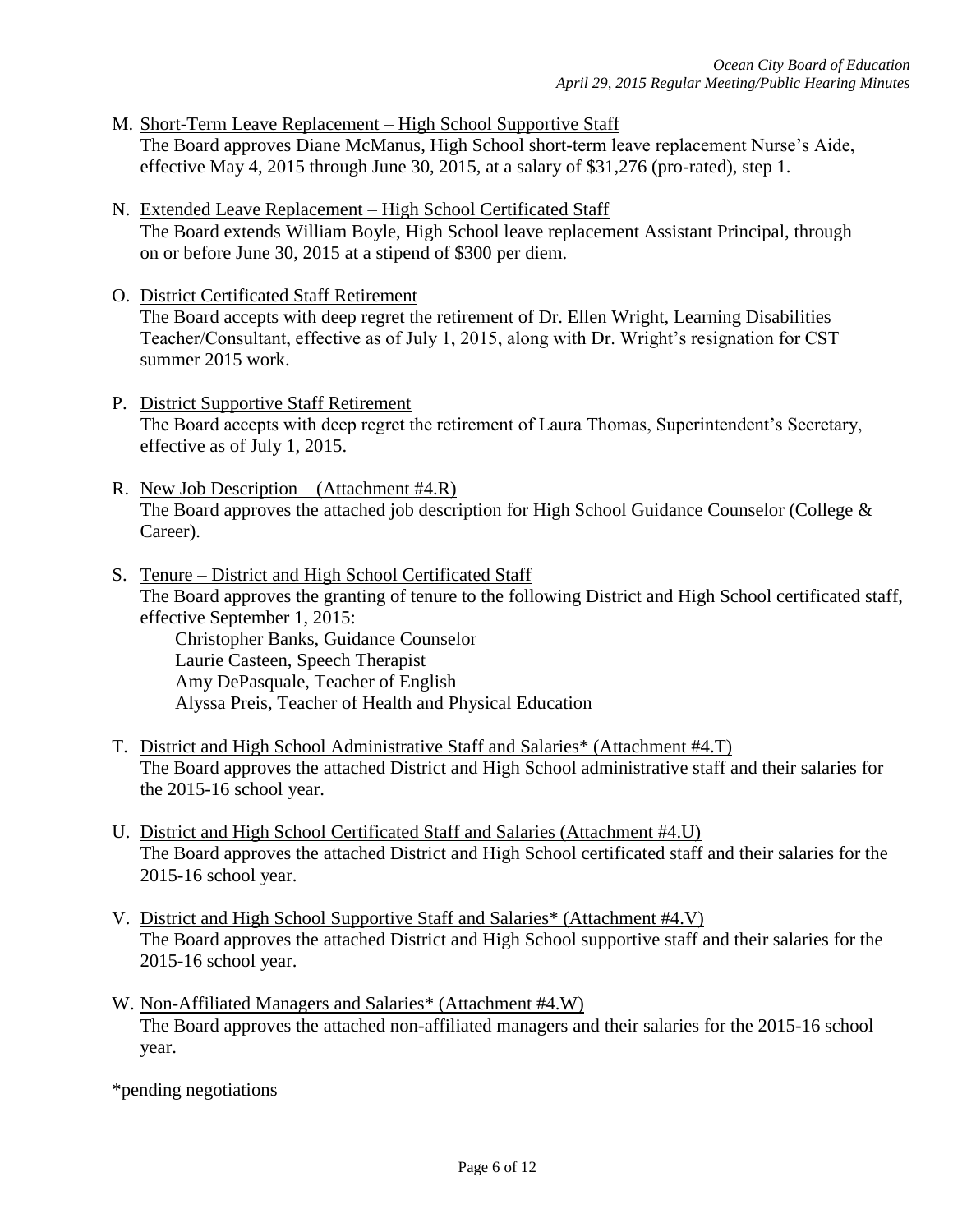X. Non-Affiliated Employees and Salaries\* (Attachment #4.X) The Board approves the attached non-affiliated employees and their salaries for the 2015-16 school year.

\*pending negotiations

• Negotiations Committee Report – Mr. Bauer, Chairperson No report.

# **5. Policy**

A. Policy – 1st Reading

The Board approves the following replacements, additions and/or deletions to the Board Policy and/or Regulation Manuals.

• New Policy 8635 Pupil Transportation Vehicles and School Buses

# B. Policies –  $2^{nd}$  Reading

The Board approves the following replacements, additions and/or deletions to the Board Policy Regulation Manuals.

- Revised Policies
	- 7510 Use of School Facilities
	- 8630 Bus Drivers/Bus Aide Responsibility
- C. Bylaw  $-1$ <sup>st</sup> Reading

The Board approves the following replacements, additions and/or deletions to the Board Bylaw.

- New Bylaw 0149 Dress and Grooming
- D. Bylaw  $2^{nd}$  Reading

The Board approves the following replacements, additions and/or deletions to the Board Bylaw.

- New Bylaw 0170 Use of Communication Technologies by Board Members
- Policy Committee Report Ms. Gallelli-Keyes, Chairperson Ms. Gallelli-Keyes gave a report of the Committee meeting.

# **6. Public Relations**

• Public Relations Committee Report – Mr. Raymond Clark, Chairperson No report.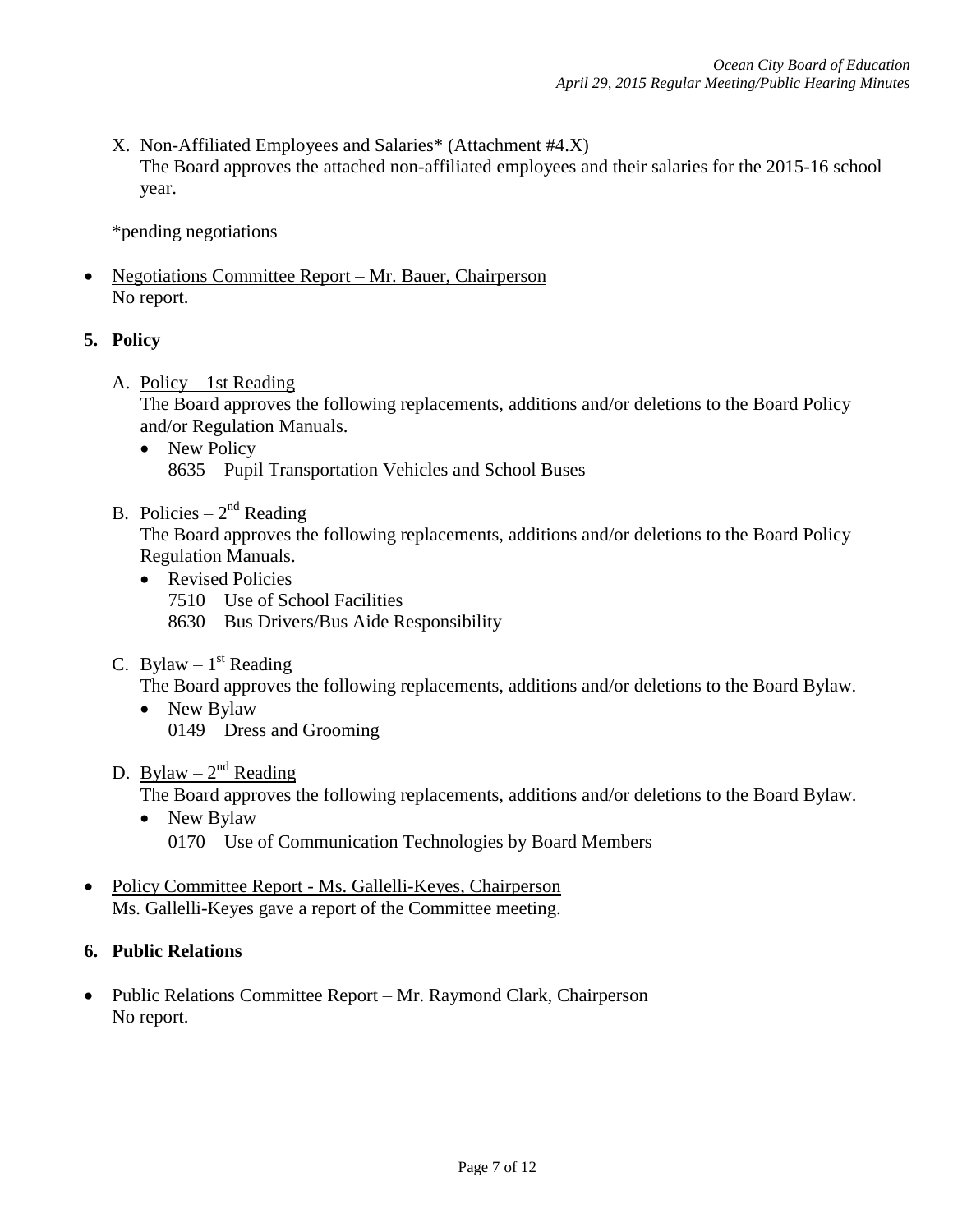*Motion by Mr. Bauer, seconded by Mr. James and carried unanimously, the Board of Education (Ocean City Representatives) approved the following Superintendent's recommendations by "roll call vote."* 

## **1. Buildings and Grounds**

B. Use of Facilities **(Ocean City Representatives Only)**

| The Board approves the following requests for the use of the Intermediate School: |               |                                                                        |  |  |
|-----------------------------------------------------------------------------------|---------------|------------------------------------------------------------------------|--|--|
| Requested By:<br>Ocean City PTA                                                   |               |                                                                        |  |  |
|                                                                                   | Use:          | <b>Family Movie Night</b>                                              |  |  |
|                                                                                   | Date/Times:   | May 29, 2015 (Fri), 6:00PM-10:00PM                                     |  |  |
|                                                                                   | Room:         | <b>Outside Basketball Courts</b>                                       |  |  |
|                                                                                   | Fee:          | No charge                                                              |  |  |
|                                                                                   | Requested By: | Ocean City Premier Girls' Softball/USSSA                               |  |  |
|                                                                                   | Use:          | <b>Softball Tournament</b>                                             |  |  |
|                                                                                   | Dates/Times:  | June 20, June 21, July 11 and July 12, 2015 (Sat & Sun), 7:00AM-8:00PM |  |  |
|                                                                                   | Rooms:        | Softball/Baseball Field                                                |  |  |
|                                                                                   | Fee:          | \$1,680.00                                                             |  |  |
|                                                                                   | Requested By: | Ocean City Junior Wrestling                                            |  |  |
|                                                                                   | Use:          | <b>Summer Wrestling Program</b>                                        |  |  |
|                                                                                   | Date/Times:   | June 30, 2015-August 13, 2015 (Tues & Thurs), 6:00PM-8:00PM            |  |  |
|                                                                                   | Room:         | Multi-Purpose Room                                                     |  |  |
|                                                                                   | Fee:          | No charge                                                              |  |  |
|                                                                                   |               |                                                                        |  |  |

# **2. Curriculum and Instruction**

- B. Intermediate School Field Trip Request (Attachment #2.B) **(Ocean City Representatives Only)** The Board approves the attached Intermediate School Field Trip list.
- C. Primary School Field Trip Request (Attachment #2.C) **(Ocean City Representatives Only)** The Board approves the attached Primary School Field Trip list.
- D. Intermediate School Grant Application Submissions **(Ocean City Representatives Only)** The Board authorizes the Intermediate School's submission of one grant application to the Sustainable Jersey for Schools Small Grants Program. The grant would be a capacity building award to help support our Green Team by building green kits for incoming  $4<sup>th</sup>$  grade students to help establish green living in the 2015-16 school year.

# **3. Finance**

M. Change Order #1 – Primary School Renovation (Attachment #3.M) **(Ocean City Representatives Only)** The Board approves Change Order #1 to 3R Painting and Contracting Corp. for Exterior Doors Replacement in the amount of \$70,000.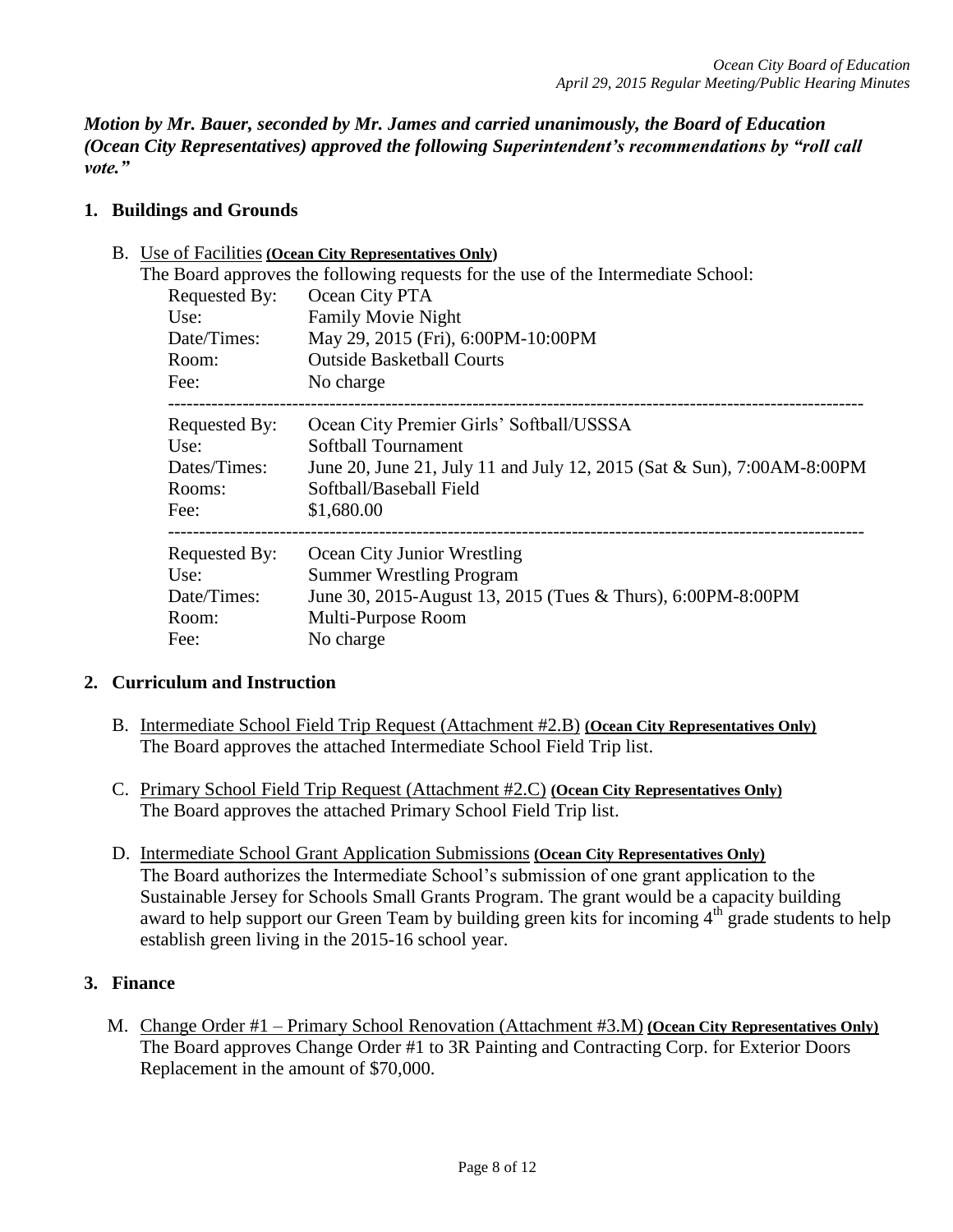N. Payment Application #1 to 3R Painting and Contracting Corp. (Attachment #3.N) **(Ocean City Representatives Only)**

The Board approves payment Application #1 in the amount of \$60,577 to 3R Painting and Contracting Corporation for the Primary School Renovations Project as certified by the Board Engineer.

- O. Consultative Services **(Ocean City Representatives Only)** The Board approves Rebecca Hettry-Clay from Autism Spectrum Mandate Services to provide consultative services for a student at no charge to the District.
- **4. Personnel** (All motions are upon Superintendent's recommendation:)
	- Y. Tenure Primary School Certificated Staff **(Ocean City Representatives Only)** The Board approves the granting of tenure to the following Primary School certificated staff, effective September 1, 2015:

Joel Dougan, Guidance Counselor Danielle Landi, Elementary School Teacher

Z. Intermediate and Primary Schools' Administrative Staff and Salaries\* (Attachment #4.Z) **(Ocean City Representatives Only)**

The Board approves the attached Intermediate and Primary Schools' administrative staff and their salaries for the 2015-16 school year.

AA. Intermediate and Primary Schools' Certificated Staff and Salaries (Attachment #4.AA) **(Ocean City Representatives Only)**

The Board approves the attached Intermediate and Primary Schools' certificated staff and their salaries for the 2015-16 school year.

BB. Intermediate and Primary Schools' Supportive Staff and Salaries\* (Attachment #4.BB) **(Ocean City Representatives Only)**

The Board approves the attached Intermediate and Primary Schools' supportive staff and their salaries for the 2015-16 school year.

- CC. 21st Century Challenge Summer Program Teachers and Stipends **(Ocean City Representatives Only)** The Board approves the following 21<sup>st</sup> Century Challenge Program teachers for summer 2015, at a rate of \$30 per hour, total program not to exceed 111 hours, program pending enrollment: Ashley Bobbins David Ferrante Jessica Kriegner
- DD. Java Summer Camp Program Teacher and Stipend **(Ocean City Representatives Only)** The Board approves Devan Fogarty, Java Summer Camp teacher, for summer 2015, at a rate of \$30 per hour, total program not to exceed 22.5 hours, program pending enrollment.
- EE. Summer Wilson/Reading Clinic Teacher and Stipend **(Ocean City Representatives Only)** The Board approves Patricia Gallagher, as the Summer Wilson/Reading Clinic teacher, for summer 2015, at a rate of \$30 per hour, total program not to exceed 36 hours, program pending enrollment.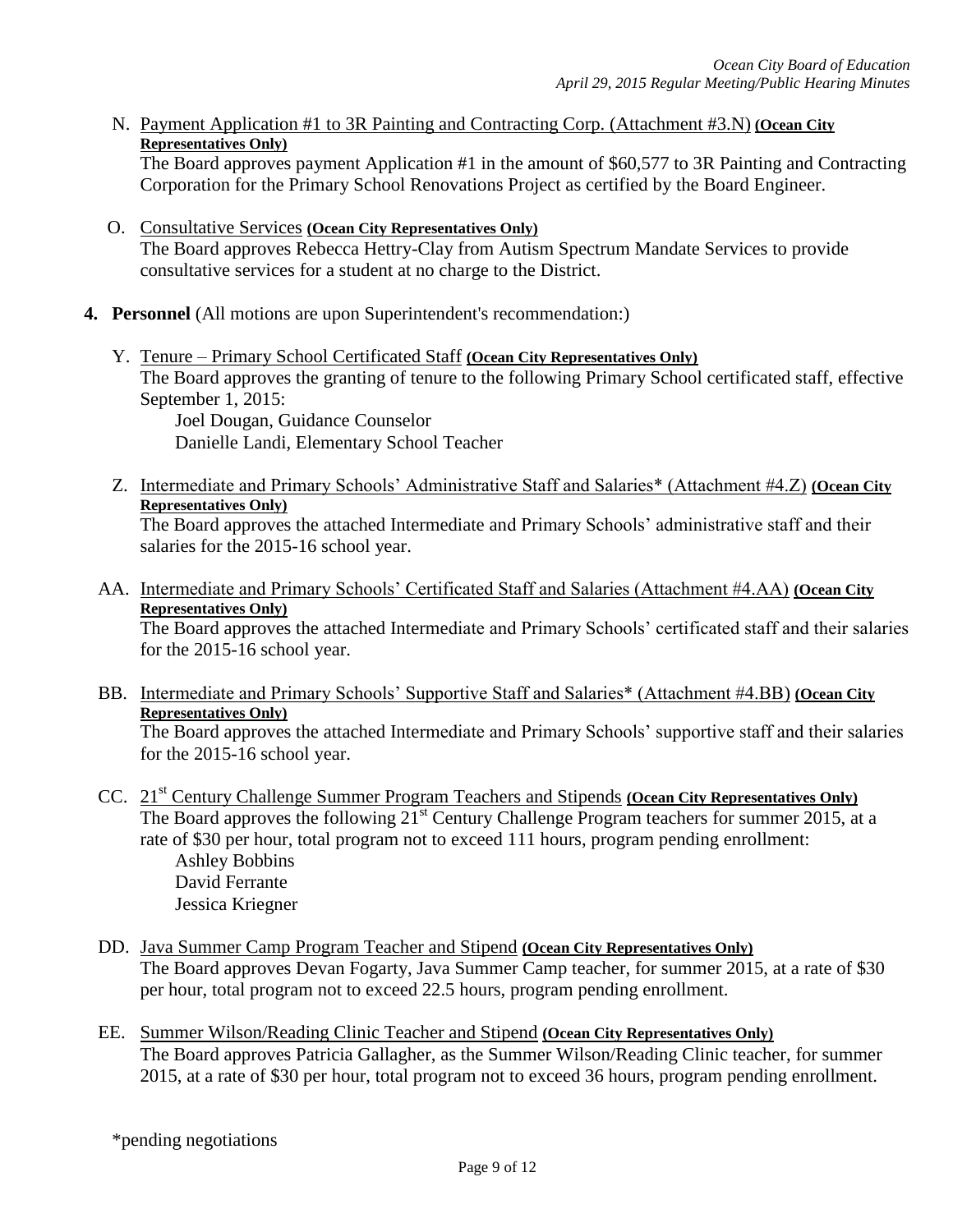FF. Summer ELL Program Teachers and Stipends **(Ocean City Representatives Only)** The Board approves the following ELL teachers, for summer 2015, at a rate of \$30 per hour, total program not to exceed 96 hours, pending enrollment:

Carole Maurer Ashley Schmid

- GG. Leave of Absence Intermediate School Supportive Staff (Attachment #4.GG **(Ocean City Representatives Only)** The Board approves employee #2006 an unpaid FMLA/NJFLA intermittent leave of absence, effective April 14, 2015 through June 30, 2015.
- HH. Intermediate School Coaches and Stipends (Attachment #4.HH **(Ocean City Representatives Only)** The Board approves the attached Intermediate School fall and winter coaches and stipends for the 2015-16 school year.

## **APROVAL OF MINUTES:**

Motion by Ms. Gallelli-Keyes, seconded by Mr. Holmes, the Board of Education approved by roll call vote the following minutes as presented:

Regular Meeting and Executive Session – March 18, 2015

### *Motion carried with the following vote to abstain: Mr. Bauer.*

### **UNFINISHED BUSINESS:**

There was no Unfinished Business.

### **NEW BUSINESS:**

There was no New Business.

### **PUBLIC COMMENTS:**

There were no public comments.

### **BOARD COMMENTS:**

Student Representatives' comments included: Highlighted the Friends of OC Pops Scholarship fundraiser; bicycle dedication; Arbor Day and the Educational Foundation Bingo night.

Board Members' comments included: The School Musical *Seussical*; Blood Drive; Dare Program; National Spanish Exam and the TV-Media film event.

### **EXECUTIVE SESSION:**

Motion by Mr. Holmes, seconded by Ms. Gallelli-Keyes and carried unanimously to adopt a resolution to go into Executive Session.

President Joseph Clark stated: WHEREAS, the Open Public Meetings Act authorizes Boards of Education to meet in executive session under certain circumstances,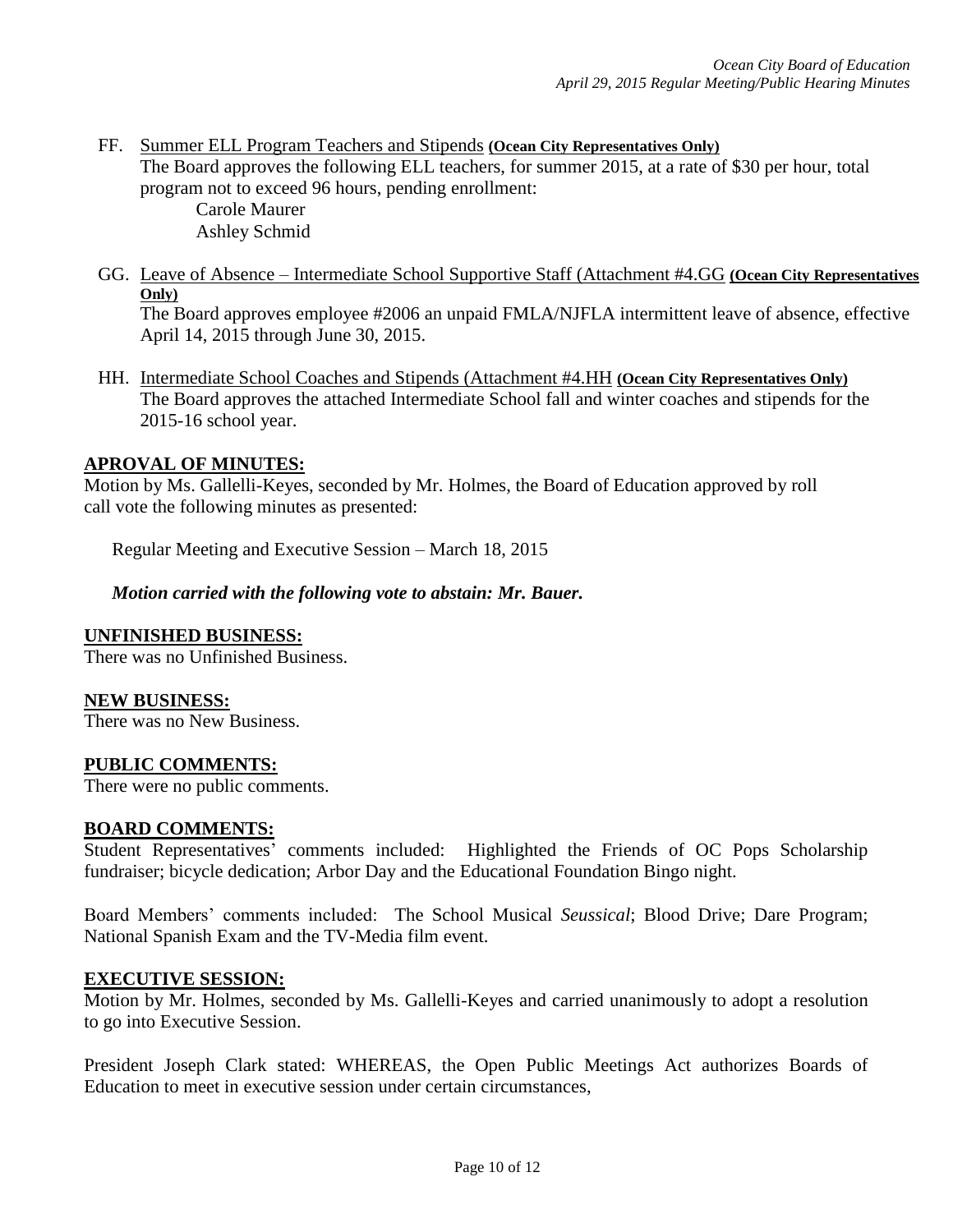WHEREAS, the Open Public Meetings Act requires the Board to adopt a resolution at a public meeting to go into private sessions; now therefore,

BE IT RESOLVED by the Ocean City Board of Education, that it is necessary to meet in executive session to discuss certain items involving: Matters of personal confidentiality rights, including but not limited to, staff and/or student discipline matters, and specifically: Two Staff Matters; as well as Matters involving anticipated or pending litigation, including matters of attorney-client privilege, and specifically: Special Education Matter.

BE IT FURTHER RESOLVED that any discussion held by the Board which need not remain confidential will be made public as soon as feasible. The minutes of the executive session will not be disclosed until the need for confidentiality no longer exists.

FURTHER RESOLVED that the Board of Education will return to open session.

The meeting adjourned into Executive Session at 8:26 p.m.

### **RECONVENE MEETING:**

Motion by Ms. Gallelli-Keyes, seconded by Mr. Bauer and carried unanimously to reconvene the public meeting at 9:24 p.m.

**4. Personnel** (All motions are upon Superintendent's recommendation:)

*Motion by Mr. Raymond Clark, seconded by Ms. Gallelli-Keyes, for the Board of Education to approve the following Superintendent's recommendation by "roll call vote."* 

II. Settlement Agreement The Board approves and adopts the settlement agreement with employee #2345.

*Roll Call Vote: Mr. Batastini – nay; Mr. Bauer – yea; Mrs. Chisholm – abstain; Mr. Raymond Clark – yea; Ms. Gallelli-Keyes – yea; Mr. Holmes – abstain; Mr. James – yea; Mrs. McAlister – yea; Mrs. Newman – abstain; Mr. Oves – abstain; Mr. Whelan – abstain; Mr. Joseph Clark – yea. Motion not carried.*

*Motion by Mr. Bauer, seconded Ms. Gallelli-Keyes to rescind the vote just taken.*

*Roll Call Vote: Mr. Batastini – yea; Mr. Bauer – yea; Mrs. Chisholm – yea; Mr. Raymond Clark – yea; Ms. Gallelli-Keyes – yea; Mr. Holmes – yea; Mr. James – yea; Mrs. McAlister – nay; Mrs. Newman – yea; Mr. Oves – yea; Mr. Whelan – yea; Mr. Joseph Clark – yea. Motion carried.*

*Motion by Mr. Bauer, seconded by Ms. Gallelli-Keyes, the Board of Education approved the following Superintendent's recommendation by "roll call vote."* 

II. Settlement Agreement

The Board approves and adopts the settlement agreement with employee #2345.